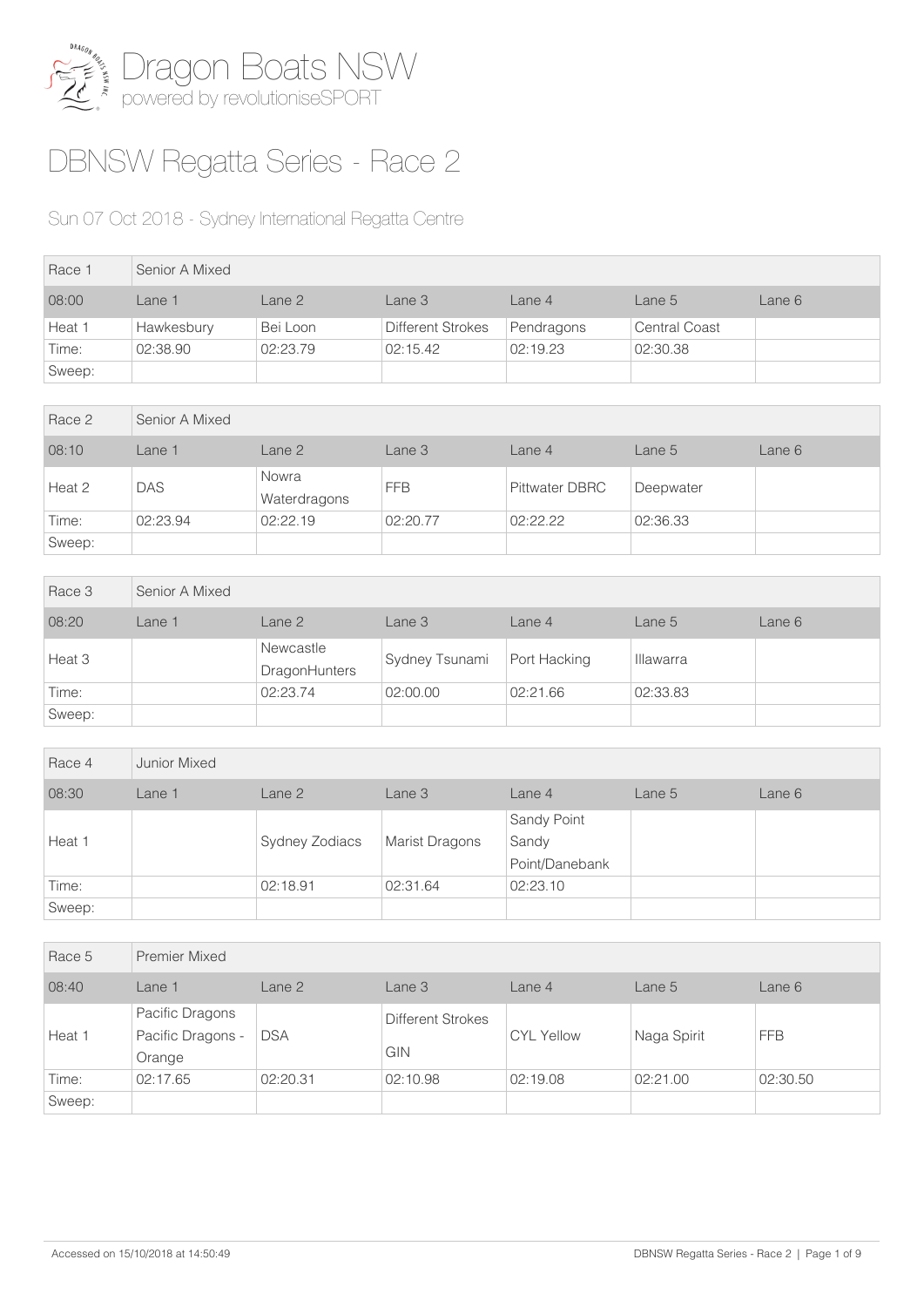| Race 6 | <b>Premier Mixed</b> |              |               |                           |                                       |        |
|--------|----------------------|--------------|---------------|---------------------------|---------------------------------------|--------|
| 08:50  | Lane 1               | Lane 2       | Lane 3        | Lane 4                    | Lane 5                                | Lane 6 |
| Heat 2 | Deepwater            | <b>NBDBC</b> | Sloths Splash | ACCA ACCA<br><b>WACCA</b> | Sandy Point<br>Sandy Point<br>Dragons |        |
| Time:  | 02:44.10             | 02:23.86     | 02:10.14      | 02:09.90                  | 02:24.28                              |        |
| Sweep: |                      |              |               |                           |                                       |        |

| Race 7 | <b>Premier Mixed</b> |                                          |                  |                                                      |                 |        |
|--------|----------------------|------------------------------------------|------------------|------------------------------------------------------|-----------------|--------|
| 09:00  | Lane 1               | Lane 2                                   | Lane 3           | Lane 4                                               | Lane $5$        | Lane 6 |
| Heat 3 | Sydney Zodiacs       | <b>Different Strokes</b><br><b>TONIC</b> | <b>CYL Black</b> | Pacific Dragons<br>Pacific Dragons -<br><b>Black</b> | <b>Bluefins</b> |        |
| Time:  | 02:14.33             | 02:18.90                                 | 02:21.61         | 02:21.11                                             | 02:33.48        |        |
| Sweep: |                      |                                          |                  |                                                      |                 |        |

| Race 8 | <b>Premier Mixed</b> |             |                           |                |                       |        |
|--------|----------------------|-------------|---------------------------|----------------|-----------------------|--------|
| 09:10  | Lane 1               | Lane 2      | Lane 3                    | Lane 4         | Lane 5                | Lane 6 |
| Heat 4 | Hawkesbury           | Sloths Dash | ACCA ACCA<br><b>DACCA</b> | Sydney Tsunami | <b>Marist Dragons</b> |        |
| Time:  | 02:47.48             | 02:20.05    | 02:15.54                  | 02:14.73       | 02:31.00              |        |
| Sweep: |                      |             |                           |                |                       |        |

| Race 9 | Senior B Mixed |              |            |                            |                  |        |
|--------|----------------|--------------|------------|----------------------------|------------------|--------|
| 09:20  | Lane 1         | Lane 2       | Lane 3     | Lane 4                     | Lane 5           | Lane 6 |
| Heat 1 | Bei Loon White | Port Hacking | <b>DSA</b> | Newcastle<br>DragonHunters | <b>Illawarra</b> |        |
| Time:  | 02:40.70       | 02:23.13     | 02:17.90   | 02:16.70                   | 02:39.10         |        |
| Sweep: |                |              |            |                            |                  |        |

| Race 10 | Senior B Mixed |                       |              |                       |          |        |
|---------|----------------|-----------------------|--------------|-----------------------|----------|--------|
| 09:30   | Lane 1         | Lane 2                | Lane 3       | Lane 4                | Lane 5   | Lane 6 |
| Heat 2  | (Crew TBA)     | Nowra<br>Waterdragons | Bei Loon Red | <b>Pittwater DBRC</b> | DAS      |        |
| Time:   |                | 02:19.78              | 02:18.57     | 02:20.79              | 02:24.86 |        |
| Sweep:  |                |                       |              |                       |          |        |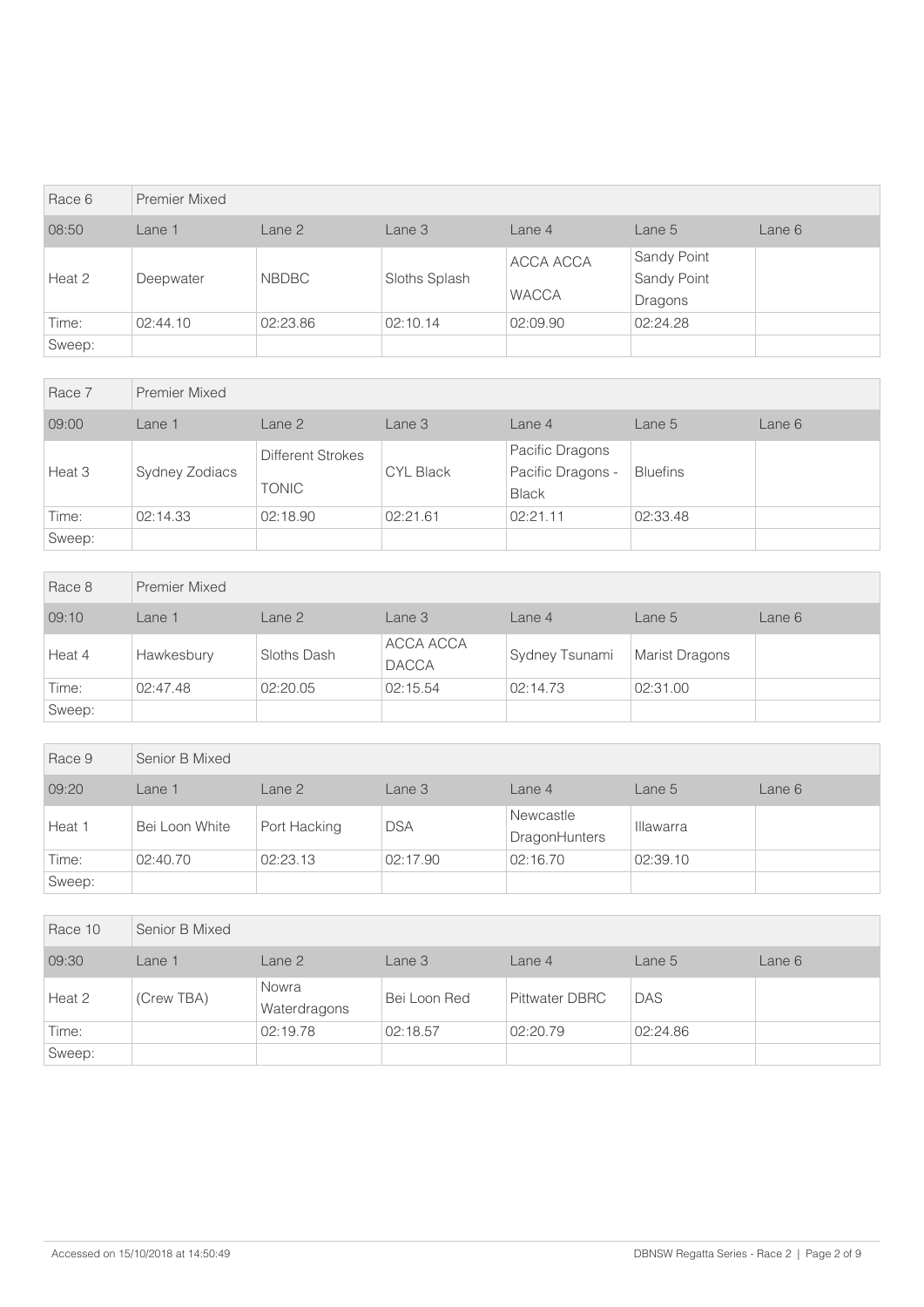| Race 11 | Junior Women |                |                         |                             |        |        |
|---------|--------------|----------------|-------------------------|-----------------------------|--------|--------|
| 09:40   | Lane 1       | Lane 2         | Lane 3                  | Lane 4                      | Lane 5 | Lane 6 |
| Heat 1  |              | Sydney Zodiacs | Sandy Point<br>Danebank | St Schols Schols<br>Dragons |        |        |
| Time:   |              | 02:35.58       | 02:52.95                | 02:36.13                    |        |        |
| Sweep:  |              |                |                         |                             |        |        |

| Race 12 | Senior A Mixed |            |            |                      |            |        |  |  |
|---------|----------------|------------|------------|----------------------|------------|--------|--|--|
| 09:50   | Lane 1         | Lane 2     | Lane 3     | Lane 4               | Lane $5$   | Lane 6 |  |  |
| Heat 4  | <b>FFB</b>     | (Crew TBA) | Hawkesbury | <b>Central Coast</b> | (Crew TBA) |        |  |  |
| Time:   | 02:23.17       |            | 02:48.89   | 02:29.44             |            |        |  |  |
| Sweep:  |                |            |            |                      |            |        |  |  |

| Race 13 | Senior A Mixed    |          |            |                                   |            |        |  |  |
|---------|-------------------|----------|------------|-----------------------------------|------------|--------|--|--|
| 10:00   | Lane 1            | Lane 2   | Lane 3     | Lane 4                            | Lane 5     | Lane 6 |  |  |
| Heat 5  | Different Strokes | Bei Loon | <b>DAS</b> | Newcastle<br><b>DragonHunters</b> | Pendragons |        |  |  |
| Time:   | 02:15.27          | 02:25.45 | 02:24.56   | 02:22.87                          | 02:22.31   |        |  |  |
| Sweep:  |                   |          |            |                                   |            |        |  |  |

| Race 14 | Senior A Mixed        |                |           |           |              |        |
|---------|-----------------------|----------------|-----------|-----------|--------------|--------|
| 10:10   | Lane 1                | Lane 2         | Lane 3    | Lane 4    | Lane 5       | Lane 6 |
| Heat 6  | Nowra<br>Waterdragons | Pittwater DBRC | Deepwater | Illawarra | Port Hacking |        |
| Time:   | 02:21.50              | 02:22.97       | 02:34.27  | 02:32.70  | 02:21.68     |        |
| Sweep:  |                       |                |           |           |              |        |

| Race 15 | Junior Mixed |                                        |                |                       |        |        |
|---------|--------------|----------------------------------------|----------------|-----------------------|--------|--------|
| 10:20   | Lane 1       | Lane 2                                 | Lane 3         | Lane 4                | Lane 5 | Lane 6 |
| Heat 2  |              | Sandy Point<br>Sandy<br>Point/Danebank | Sydney Zodiacs | <b>Marist Dragons</b> |        |        |
| Time:   |              | 02:24.01                               | 02:18.22       | 02:30.23              |        |        |
| Sweep:  |              |                                        |                |                       |        |        |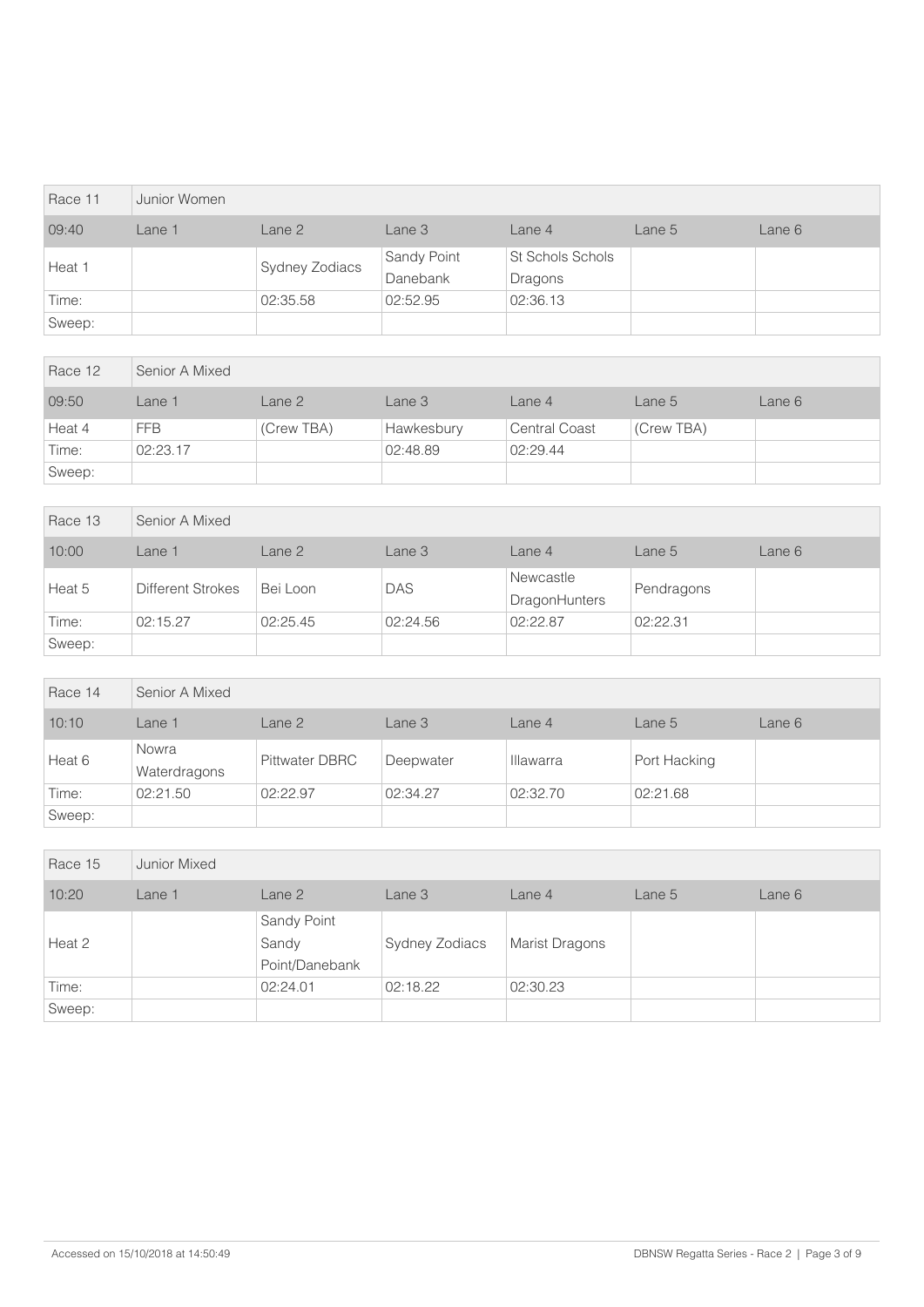| Race 16 | Premier Mixed             |             |            |                                       |                   |                          |
|---------|---------------------------|-------------|------------|---------------------------------------|-------------------|--------------------------|
| 10:30   | Lane 1                    | Lane 2      | Lane 3     | Lane $4$                              | Lane 5            | Lane 6                   |
| Heat 5  | ACCA ACCA<br><b>WACCA</b> | Naga Spirit | <b>FFB</b> | Sandy Point<br>Sandy Point<br>Dragons | <b>CYL Yellow</b> | Different Strokes<br>GIN |
| Time:   | 02:09.03                  | 02:19.39    | 02:25.80   | 02:20.33                              | 02:16.55          | 02:08.45                 |
| Sweep:  |                           |             |            |                                       |                   |                          |

| Race 17 | <b>Premier Mixed</b> |             |            |                 |                                                      |        |
|---------|----------------------|-------------|------------|-----------------|------------------------------------------------------|--------|
| 10:40   | Lane 1               | Lane 2      | Lane 3     | Lane 4          | Lane 5                                               | Lane 6 |
| Heat 6  | Sydney Tsunami       | Sloths Dash | Hawkesbury | <b>Bluefins</b> | Pacific Dragons<br>Pacific Dragons -<br><b>Black</b> |        |
| Time:   | 02:15.64             | 02:19.03    | 02:44.81   | 02:24.93        | 02:17.39                                             |        |
| Sweep:  |                      |             |            |                 |                                                      |        |

| Race 18 | <b>Premier Mixed</b> |                            |                |                       |                           |        |
|---------|----------------------|----------------------------|----------------|-----------------------|---------------------------|--------|
| 10:50   | Lane 1               | Lane 2                     | Lane 3         | Lane 4                | Lane 5                    | Lane 6 |
| Heat 7  | <b>CYL Black</b>     | Different Strokes<br>TONIC | Sydney Zodiacs | <b>Marist Dragons</b> | ACCA ACCA<br><b>DACCA</b> |        |
| Time:   | 02:24.22             | 02:16.27                   | 02:14.26       | 02:27.02              | 02:15.75                  |        |
| Sweep:  |                      |                            |                |                       |                           |        |

| Race 19 | <b>Premier Mixed</b> |              |                                                |           |            |        |  |
|---------|----------------------|--------------|------------------------------------------------|-----------|------------|--------|--|
| 11:00   | Lane 1               | Lane 2       | Lane 3                                         | Lane 4    | Lane 5     | Lane 6 |  |
| Heat 8  | Sloths Splash        | <b>NBDBC</b> | Pacific Dragons<br>Pacific Dragons -<br>Orange | Deepwater | <b>DSA</b> |        |  |
| Time:   | 02:11.49             | 02:22.11     | 02:18.87                                       | 02:41.53  | 02:16.93   |        |  |
| Sweep:  |                      |              |                                                |           |            |        |  |

| Race 20 | Senior B Mixed |                       |            |           |                            |        |
|---------|----------------|-----------------------|------------|-----------|----------------------------|--------|
| 11:10   | Lane 1         | Lane 2                | Lane 3     | Lane 4    | Lane 5                     | Lane 6 |
| Heat 3  |                | <b>Pittwater DBRC</b> | <b>DAS</b> | Illawarra | Newcastle<br>DragonHunters |        |
| Time:   |                | 02:29.80              | 02:27.83   | 02:42.62  | 02:19.26                   |        |
| Sweep:  |                |                       |            |           |                            |        |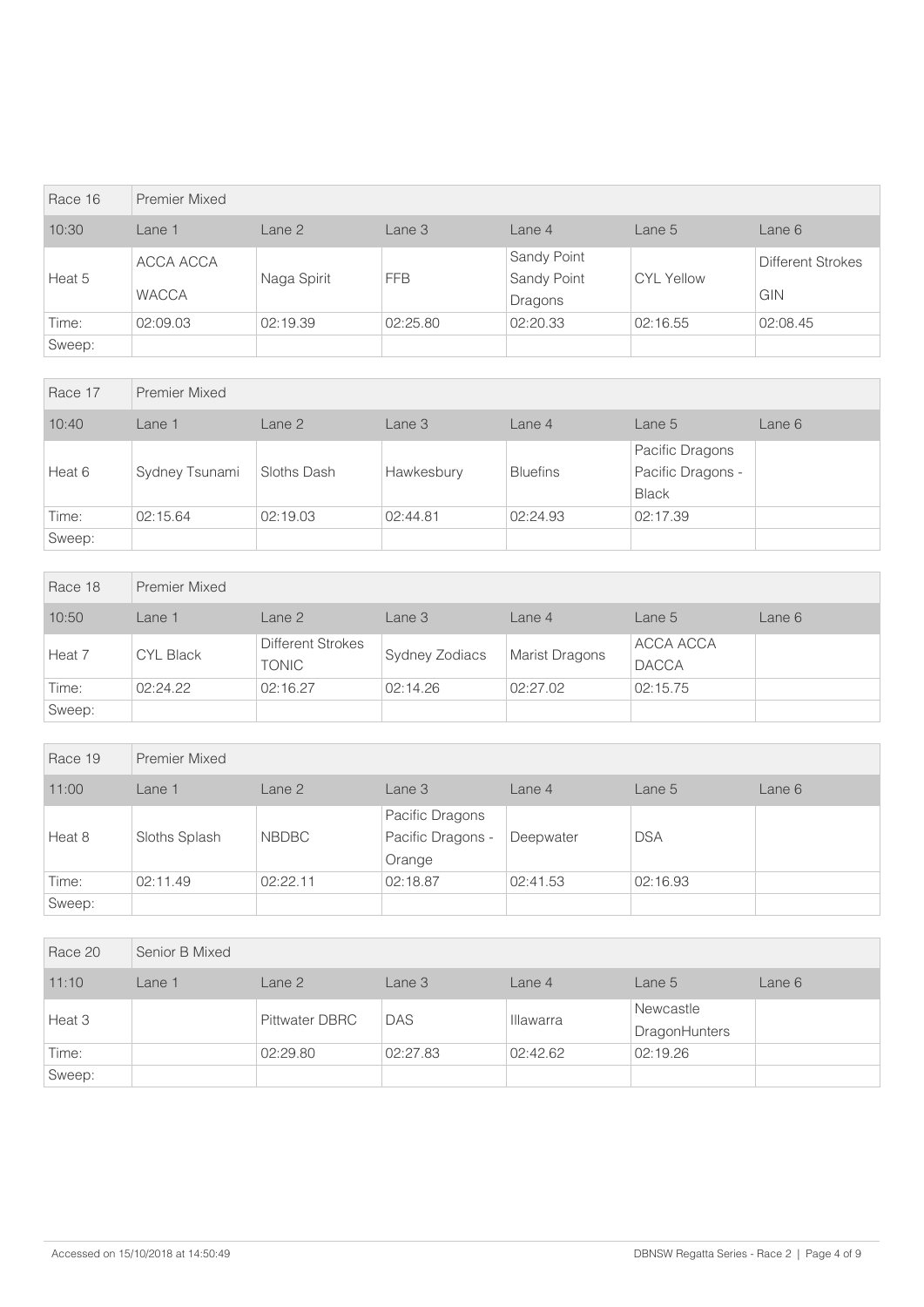| Race 21 | Senior B Mixed |                       |                |              |              |        |
|---------|----------------|-----------------------|----------------|--------------|--------------|--------|
| 11:20   | Lane 1         | Lane 2                | Lane 3         | Lane 4       | Lane 5       | Lane 6 |
| Heat 4  | <b>DSA</b>     | Nowra<br>Waterdragons | Bei Loon White | Port Hacking | Bei Loon Red |        |
| Time:   | 02:19.79       | 02:22.54              | 02:43.28       | 02:24.42     | 02:20.00     |        |
| Sweep:  |                |                       |                |              |              |        |

| Race 22 | Junior Women |                             |                |                         |        |        |
|---------|--------------|-----------------------------|----------------|-------------------------|--------|--------|
| 11:30   | Lane 1       | Lane 2                      | Lane 3         | Lane 4                  | Lane 5 | Lane 6 |
| Heat 2  |              | St Schols Schols<br>Dragons | Sydney Zodiacs | Sandy Point<br>Danebank |        |        |
| Time:   |              | 02:30.85                    | 02:31.34       | 02:55.89                |        |        |
| Sweep:  |              |                             |                |                         |        |        |

| Race 23       | Senior A Mixed |              |                   |            |                       |                            |  |  |
|---------------|----------------|--------------|-------------------|------------|-----------------------|----------------------------|--|--|
| 11:40         | Lane 1         | Lane 2       | Lane 3            | Lane 4     | Lane 5                | Lane 6                     |  |  |
| <b>Finals</b> | Pendragons     | Port Hacking | Different Strokes | <b>FFB</b> | <b>Pittwater DBRC</b> | Newcastle<br>DragonHunters |  |  |
| Time:         | 02:17.11       | 02:18.40     | 02:14.19          | 02:18.57   | 02:27.44              | 02:18.53                   |  |  |
| Sweep:        |                |              |                   |            |                       |                            |  |  |

| Race 24       | Junior Mixed |                |                |                                        |        |        |
|---------------|--------------|----------------|----------------|----------------------------------------|--------|--------|
| 11:50         | Lane 1       | Lane 2         | Lane 3         | Lane 4                                 | Lane 5 | Lane 6 |
| <b>Finals</b> | (Crew TBA)   | Marist Dragons | Sydney Zodiacs | Sandy Point<br>Sandy<br>Point/Danebank |        |        |
| Time:         |              | 02:35.75       | 02:18.83       | 02:24.20                               |        |        |
| Sweep:        |              |                |                |                                        |        |        |

| Race 25       | <b>Premier Mixed</b> |                |                          |                       |                           |                                          |
|---------------|----------------------|----------------|--------------------------|-----------------------|---------------------------|------------------------------------------|
| 12:00         | Lane 1               | Lane 2         | Lane 3                   | Lane 4                | Lane $5$                  | Lane 6                                   |
| <b>Finals</b> | Sloths Splash        | Sydney Tsunami | Different Strokes<br>GIN | <b>Sydney Zodiacs</b> | ACCA ACCA<br><b>WACCA</b> | <b>Different Strokes</b><br><b>TONIC</b> |
| Time:         | 02:09.26             | 02:18.73       | 02:09.95                 | 02:17.65              | 02:08.19                  | 02:16.04                                 |
| Sweep:        |                      |                |                          |                       |                           |                                          |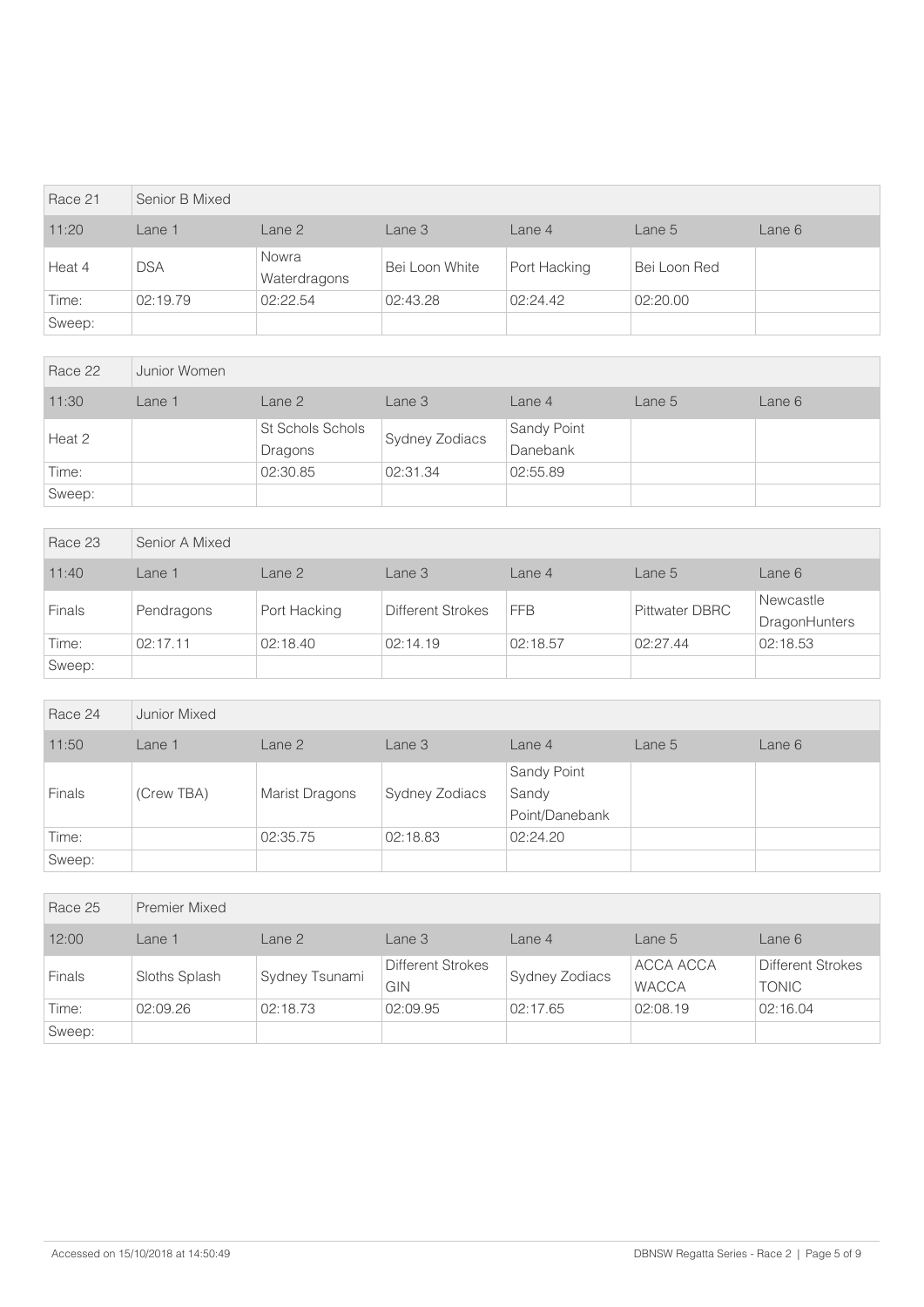| Race 26       | Senior B Mixed        |              |                                   |            |                       |            |
|---------------|-----------------------|--------------|-----------------------------------|------------|-----------------------|------------|
| 12:10         | Lane 1                | Lane 2       | Lane 3                            | Lane 4     | Lane 5                | Lane 6     |
| <b>Finals</b> | <b>Pittwater DBRC</b> | Bei Loon Red | Newcastle<br><b>DragonHunters</b> | <b>DSA</b> | Nowra<br>Waterdragons | <b>DAS</b> |
| Time:         | 02:27.82              | 02:16.38     | 02:17.56                          | 02:18.92   | 02:21.80              | 02:28.12   |
| Sweep:        |                       |              |                                   |            |                       |            |

| Race 27 | Junior Women                |                         |                |        |        |        |
|---------|-----------------------------|-------------------------|----------------|--------|--------|--------|
| 12:20   | Lane 1                      | Lane 2                  | Lane 3         | Lane 4 | Lane 5 | Lane 6 |
| Finals  | St Schols Schols<br>Dragons | Sandy Point<br>Danebank | Sydney Zodiacs |        |        |        |
| Time:   | 02:37.67                    | 03:01.34                | 02:36.31       |        |        |        |
| Sweep:  |                             |                         |                |        |        |        |

| Race 28 | Premier Women |            |                   |          |                 |        |  |  |
|---------|---------------|------------|-------------------|----------|-----------------|--------|--|--|
| 12:30   | Lane 1        | Lane 2     | Lane 3            | Lane 4   | Lane 5          | Lane 6 |  |  |
| Heat 1  | Deepwater     | <b>DSA</b> | Different Strokes | Sloths   | Pacific Dragons |        |  |  |
| Time:   | 02:46.50      | 02:34.58   | 02:20.02          | 02:25.76 | 02:24.99        |        |  |  |
| Sweep:  |               |            |                   |          |                 |        |  |  |

| Race 29 | Premier Women  |                                            |             |            |                |        |  |
|---------|----------------|--------------------------------------------|-------------|------------|----------------|--------|--|
| 12:40   | Lane 1         | Lane 2                                     | Lane 3      | Lane 4     | Lane 5         | Lane 6 |  |
| Heat 2  | Sydney Zodiacs | Naga Spirit<br>\Northern<br><b>Beaches</b> | <b>ACCA</b> | <b>CYL</b> | Sydney Tsunami |        |  |
| Time:   | 02:27.17       | 02:37.07                                   | 02:19.04    | 02:35.28   | 02:38.96       |        |  |
| Sweep:  |                |                                            |             |            |                |        |  |

| Race 30 | Senior A Open                |          |                                   |                          |                  |                                    |
|---------|------------------------------|----------|-----------------------------------|--------------------------|------------------|------------------------------------|
| 12:50   | Lane 1                       | Lane 2   | Lane 3                            | Lane $4$                 | Lane 5           | Lane 6                             |
| Heat 1  | Pendragons<br>/Central Coast | Bei Loon | Newcastle<br><b>DragonHunters</b> | <b>Different Strokes</b> | <b>Illawarra</b> | Port Hacking Port<br>Hacking/Nowra |
| Time:   | 02:16.05                     | 02:27.29 | 02:25.59                          | 02:10.98                 | 02:34.85         | 02:15.07                           |
| Sweep:  |                              |          |                                   |                          |                  |                                    |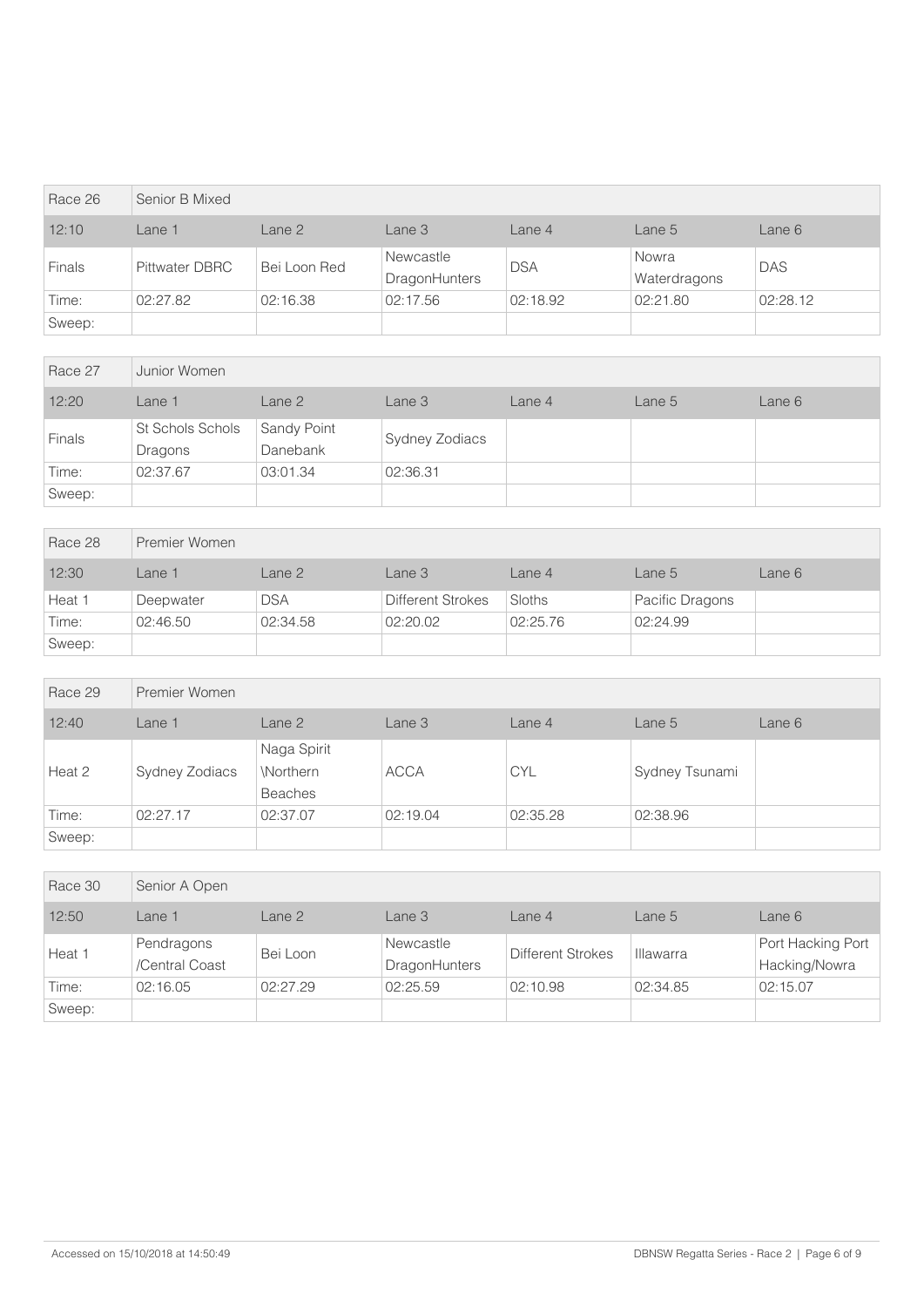| Race 31 | Premier Open |             |            |            |                                            |        |
|---------|--------------|-------------|------------|------------|--------------------------------------------|--------|
| 13:10   | Lane 1       | Lane 2      | Lane 3     | Lane 4     | Lane 5                                     | Lane 6 |
| Heat 1  | Hawkesbury   | <b>ACCA</b> | <b>CYL</b> | <b>DSA</b> | Naga Spirit<br>\Northern<br><b>Beaches</b> |        |
| Time:   | 02:44.05     | 02:10.64    | 02:13.16   | 02:11.88   | 02:13.96                                   |        |
| Sweep:  |              |             |            |            |                                            |        |

| Race 32 | Premier Open                          |                 |          |                          |                                          |        |
|---------|---------------------------------------|-----------------|----------|--------------------------|------------------------------------------|--------|
| 13:20   | Lane $1$                              | Lane 2          | Lane 3   | Lane 4                   | Lane 5                                   | Lane 6 |
| Heat 2  | Sandy Point<br>Sandy Point<br>Dragons | Pacific Dragons | Sloths   | <b>Different Strokes</b> | <b>Sydney Zodiacs</b><br>Tsunami/Zodiacs |        |
| Time:   | 02:25.35                              | 02:11.94        | 02:08.97 | 02:08.84                 | 02:11.73                                 |        |
| Sweep:  |                                       |                 |          |                          |                                          |        |

| Race 33 | Senior A Women |          |                                   |           |                      |        |  |  |
|---------|----------------|----------|-----------------------------------|-----------|----------------------|--------|--|--|
| 13:30   | Lane 1         | Lane 2   | Lane 3                            | Lane 4    | Lane 5               | Lane 6 |  |  |
| Heat 1  | Pendragons     | Bei Loon | Newcastle<br><b>DragonHunters</b> | Deepwater | <b>Central Coast</b> |        |  |  |
| Time:   | 02:40.43       | 02:39.51 | 02:37.39                          | 00:00.00  | 02:43.12             |        |  |  |
| Sweep:  |                |          |                                   |           |                      |        |  |  |

| Race 34 | Senior A Women |              |                          |            |            |        |  |  |
|---------|----------------|--------------|--------------------------|------------|------------|--------|--|--|
| 13:40   | Lane 1         | Lane 2       | Lane 3                   | Lane 4     | Lane $5$   | Lane 6 |  |  |
| Heat 2  | (Crew TBA)     | Port Hacking | <b>Different Strokes</b> | <b>FFB</b> | <b>DAS</b> |        |  |  |
| Time:   |                | 02:42.37     | 02:27.13                 | 02:46.71   | 02:42.46   |        |  |  |
| Sweep:  |                |              |                          |            |            |        |  |  |

| Race 35 | Premier Women |            |                |                 |          |        |  |  |
|---------|---------------|------------|----------------|-----------------|----------|--------|--|--|
| 13:50   | Lane 1        | Lane 2     | Lane 3         | Lane 4          | Lane 5   | Lane 6 |  |  |
| Heat 3  | <b>ACCA</b>   | <b>DSA</b> | Sydney Zodiacs | Pacific Dragons | Sloths   |        |  |  |
| Time:   | 02:20.11      | 02:33.60   | 02:26.81       | 02:24.69        | 02:24.91 |        |  |  |
| Sweep:  |               |            |                |                 |          |        |  |  |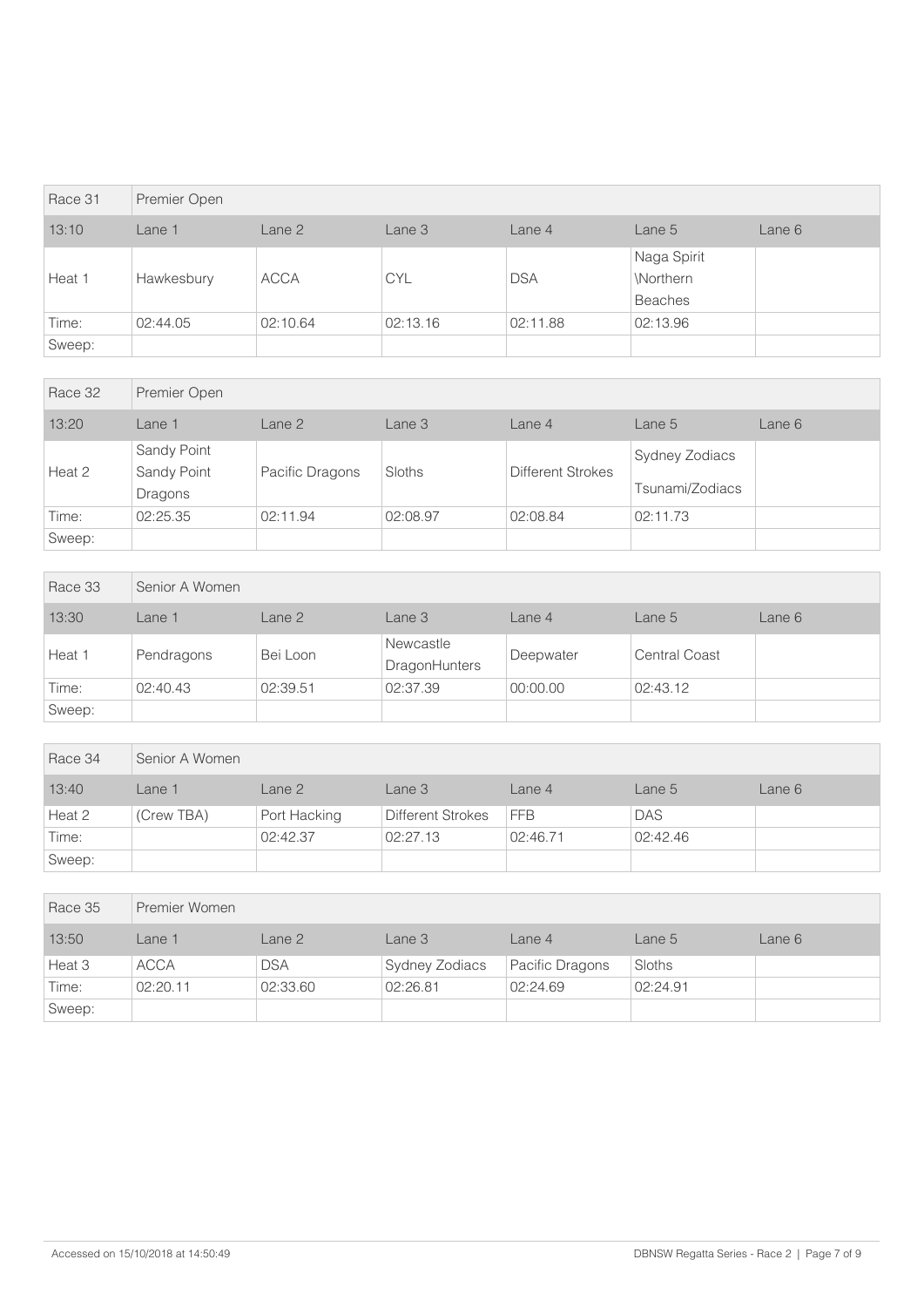| Race 36 | Premier Women     |                                           |           |                |            |        |  |
|---------|-------------------|-------------------------------------------|-----------|----------------|------------|--------|--|
| 14:00   | Lane 1            | Lane 2                                    | Lane 3    | Lane 4         | Lane 5     | Lane 6 |  |
| Heat 4  | Different Strokes | Naga Spirit<br>Northern<br><b>Beaches</b> | Deepwater | Sydney Tsunami | <b>CYL</b> |        |  |
| Time:   | 02:24.12          | 02:47.84                                  | 02:51.20  | 02:43.75       | 02:37.68   |        |  |
| Sweep:  |                   |                                           |           |                |            |        |  |

| Race 37 | Senior A Open |                          |                  |                                    |                                   |                              |  |
|---------|---------------|--------------------------|------------------|------------------------------------|-----------------------------------|------------------------------|--|
| 14:10   | Lane 1        | Lane 2                   | Lane 3           | Lane $4$                           | Lane $5$                          | Lane $6$                     |  |
| Heat 2  | Bei Loon      | <b>Different Strokes</b> | <b>Illawarra</b> | Port Hacking Port<br>Hacking/Nowra | Newcastle<br><b>DragonHunters</b> | Pendragons<br>/Central Coast |  |
| Time:   | 02:26.87      | 02:12.29                 | 02:37.31         | 02:15.91                           | 02:37.82                          | 02:44.96                     |  |
| Sweep:  |               |                          |                  |                                    |                                   |                              |  |

| Race 38 | Premier Open |                                            |                                       |             |          |        |  |  |
|---------|--------------|--------------------------------------------|---------------------------------------|-------------|----------|--------|--|--|
| 14:30   | Lane 1       | Lane 2                                     | Lane 3                                | Lane 4      | Lane 5   | Lane 6 |  |  |
| Heat 3  | <b>DSA</b>   | Naga Spirit<br>\Northern<br><b>Beaches</b> | Sandy Point<br>Sandy Point<br>Dragons | <b>ACCA</b> | Sloths   |        |  |  |
| Time:   | 02:12.86     | 02:14.86                                   | 02:26.05                              | 02:09.93    | 02:10.38 |        |  |  |
| Sweep:  |              |                                            |                                       |             |          |        |  |  |

| Race 39 | Premier Open             |                                   |            |                 |                 |            |  |
|---------|--------------------------|-----------------------------------|------------|-----------------|-----------------|------------|--|
| 14:40   | Lane 1                   | Lane <sub>2</sub>                 | Lane 3     | Lane 4          | Lane $5$        | Lane 6     |  |
| Heat 4  | <b>Different Strokes</b> | Sydney Zodiacs<br>Tsunami/Zodiacs | Hawkesbury | <b>Bluefins</b> | Pacific Dragons | <b>CYL</b> |  |
| Time:   | 02:10.90                 | 02:14.73                          | 02:50.91   | 02:29.55        | 02:14.79        | 02:12.78   |  |
| Sweep:  |                          |                                   |            |                 |                 |            |  |

| Race 40 | Senior A Women           |            |        |        |                            |        |  |
|---------|--------------------------|------------|--------|--------|----------------------------|--------|--|
| 14:50   | Lane 1                   | Lane 2     | Lane 3 | Lane 4 | Lane 5                     | Lane 6 |  |
| Heat 6  | <b>Different Strokes</b> | Pendragons |        |        | Newcastle<br>DragonHunters |        |  |
| Time:   | 02:28.91                 | 02:40.00   |        |        | 02:35.81                   |        |  |
| Sweep:  |                          |            |        |        |                            |        |  |